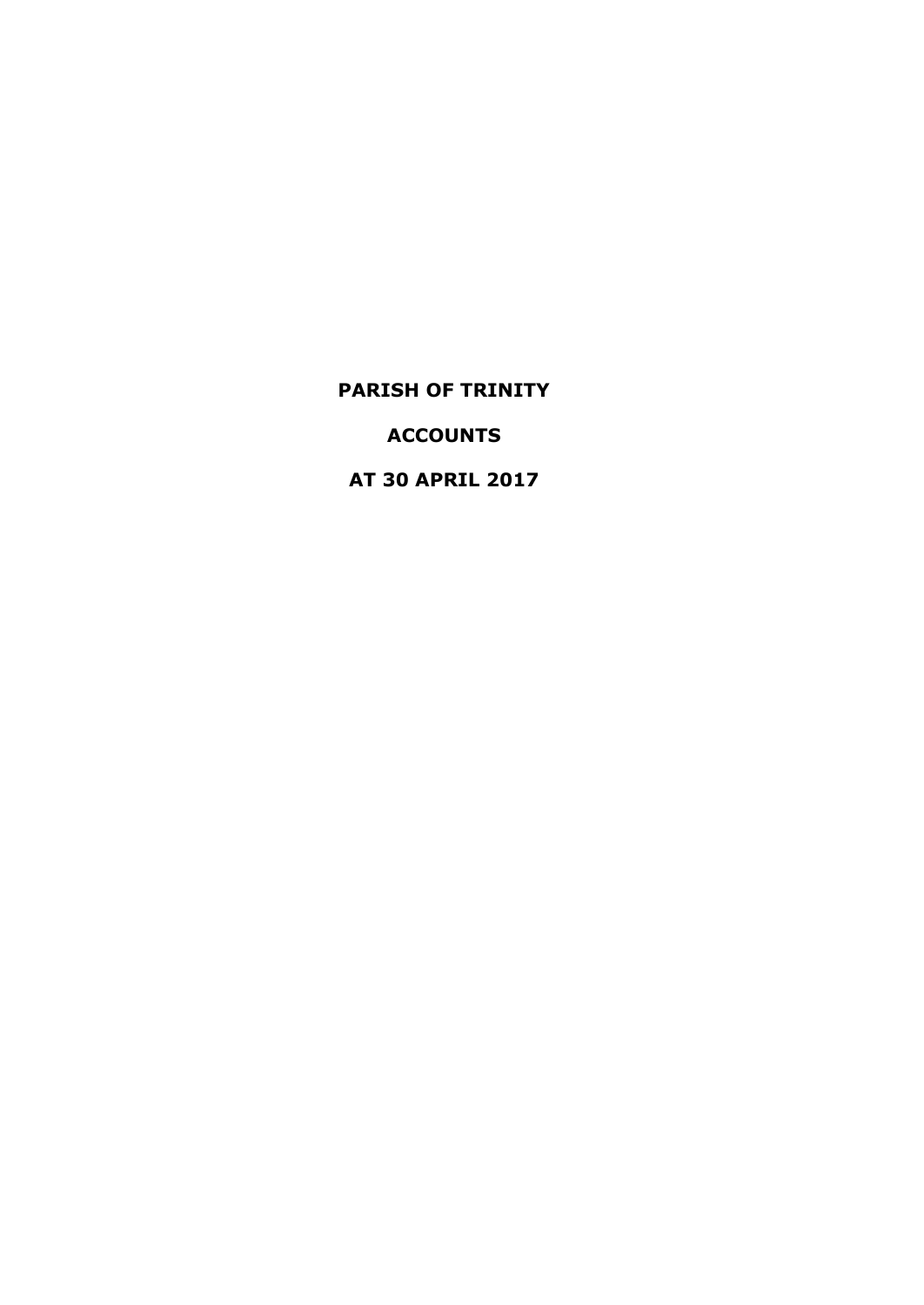## **INDEX TO THE ACCOUNTS FOR THE YEAR ENDED 30 APRIL 2017**

## Page

- Independent Auditors' Report
- Balance Sheet
- General Account Summary
- General Account Income
- General Account Expenditure
- Roads Account Income and Expenditure
- Balance Sheet Parish Homes
- Income and Expenditure Account Parish Homes
- 9/15 Notes to the Accounts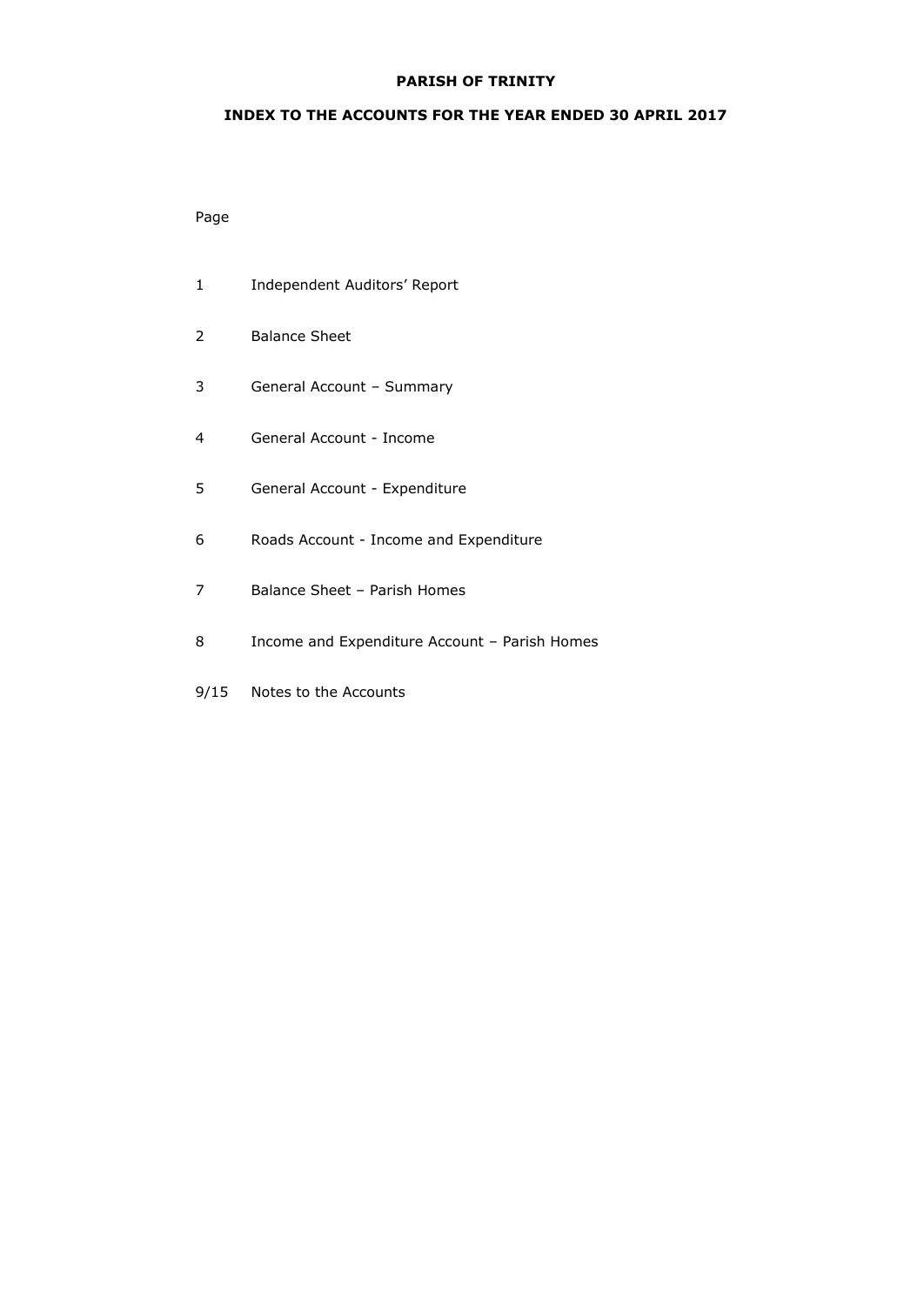

95-97 Halkett Place St. Helier, Jersey Channel Islands JE1 1BX

#### **INDEPENDENT AUDITORS' REPORT TO THE PRINCIPALS AND ELECTORS OF THE PARISH OF TRINITY**

We have audited the accounts of the Parish of Trinity for the year ended 30 April 2017 on pages 2 to 15. These accounts have been prepared under the accounting policies set out therein.

This report is made solely to the Parish's principals and electors, as a body. Our audit work has been undertaken so that we might state to the Parish's principals and electors those matters we are required to state to them in an auditor's report and for no other purpose. To the fullest extent permitted by law, we do not accept or assume responsibility to anyone other than the Parish and the principals and electors of that Parish as a body, for our audit work, for this report, or for the opinions we have formed.

#### **Respective responsibilities of Connétable and auditors**

The Connétable is responsible for the preparation of the accounts in accordance with applicable law and the Parish's own accounting policies. In preparing these accounts the Connétable is required to select suitable accounting policies and apply them consistently, make judgements and estimates that are reasonable and prudent and prepare the accounts on the going concern basis unless it is inappropriate to assume that the Parish will continue in operation. The Connétable is responsible for keeping proper accounting records which show with reasonable accuracy at any time the financial position of the Parish. The Connétable, together with the Procureurs du Bien Publique, is also responsible for safeguarding the assets of the Parish and hence for taking reasonable steps for the prevention and detection of fraud and other irregularities.

Our responsibility is to audit and express an opinion on the accounts in accordance with relevant legal and regulatory requirements and International Standards on Auditing (UK and Ireland). Those standards require us to comply with the Auditing Practices Board's Ethical Standards for Auditors. We report to you our opinion as to whether the accounts are properly prepared in accordance with the Parish's own accounting policies and applicable law. We also report to you if, in our opinion, the Parish has not kept proper accounting records or if we have not received all the information and explanations we require for our audit.

#### **Scope of the audit opinion**

An audit includes obtaining evidence about the amounts and disclosures in the financial statements sufficient to give reasonable assurance that the accounts are free from material misstatement, whether caused by fraud or error. This includes an assessment of: whether the accounting policies are appropriate to the Parish's circumstances and have been consistently applied and adequately disclosed; the reasonableness of significant accounting estimates made by the Parish; and the overall presentation of the accounts.

In addition, we read the financial and non-financial information issued with the accounts to identify material inconsistencies with the accounts and to identify any information that is apparently materially incorrect based on, or materially inconsistent with, the knowledge acquired by us in the course of performing the audit. If we become aware of any apparent material misstatements or inconsistencies we consider the implications for our report.

#### **Opinion on financial statements**

In our opinion the financial statements:

- give a true and fair view, in accordance with the Parish's own accounting policies, of the Parish's affairs as at 30 April 2017 and of its income and expenditure for the year then ended; and
- have been properly prepared in accordance with applicable law.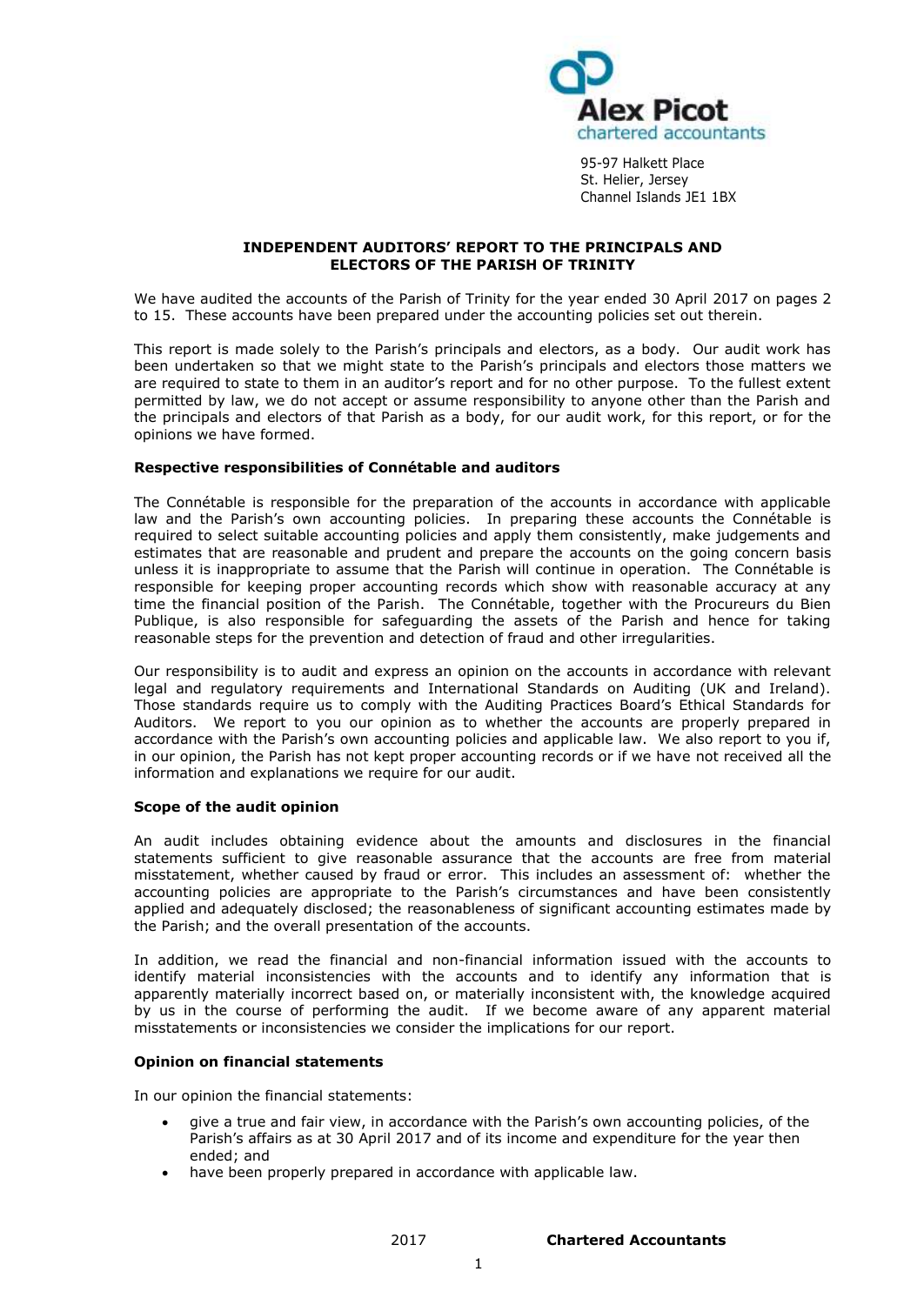## **BALANCE SHEET**

#### **FOR THE YEAR ENDED 30 APRIL 2017**

| 2016<br>£                    |                                                                                                                                                    | <b>Notes</b> | £                                | 2017<br>£              |
|------------------------------|----------------------------------------------------------------------------------------------------------------------------------------------------|--------------|----------------------------------|------------------------|
| 3,953,326                    | <b>Fixed assets</b><br>First Time Buyer Homes - long term receivable                                                                               | 2(a)         |                                  | 3,953,326              |
| 2,141,572                    | Due from Retirement Homes Fund                                                                                                                     |              |                                  | 1,825,600              |
| 6,094,898                    |                                                                                                                                                    |              |                                  | 5,778,926              |
|                              | <b>Current assets</b>                                                                                                                              |              |                                  |                        |
| 523,784<br>818,377<br>24,899 | First Time Buyer - development costs<br>Cash at bank and in hand<br>Debtors, prepayments and other                                                 | 2(b)         | 3,489,962<br>1,288,398<br>19,116 |                        |
| 1,367,060                    |                                                                                                                                                    |              | 4,797,476                        |                        |
| 121,806                      | Creditors: Amounts due within one year<br>Sundry creditors and accruals<br>Loan - States of Jersey                                                 |              | 293,956<br>2,550,000             |                        |
| 121,806                      |                                                                                                                                                    | 3            | 2,843,956                        |                        |
| 1,245,254                    | <b>Net current assets</b>                                                                                                                          |              |                                  | 1,953,520              |
| (50, 345)                    | Deferred income and income received in advance<br>Driving license receipts carried forward<br>Deposits on first-time buyers Phase Three properties |              |                                  | (43, 407)<br>(420,000) |
| £7,289,807                   | <b>Net assets</b>                                                                                                                                  |              |                                  | £7,269,039             |
|                              |                                                                                                                                                    |              |                                  |                        |
|                              | <b>Representing:</b>                                                                                                                               |              |                                  |                        |
| 23,720                       | <b>Specific dons</b>                                                                                                                               | 4            |                                  | 23,726                 |
| 846,460                      | <b>General reserve</b>                                                                                                                             |              |                                  | 825,686                |
| 700,000                      | <b>Contingency reserve</b>                                                                                                                         | 5            |                                  | 700,000                |
| 5,719,627                    | <b>First Time Buyer Homes reserve</b>                                                                                                              | 2(d)         |                                  | 5,719,627              |
| £7,289,807                   |                                                                                                                                                    |              |                                  | £7,269,039             |

............................................ Connétable

2017 ............................................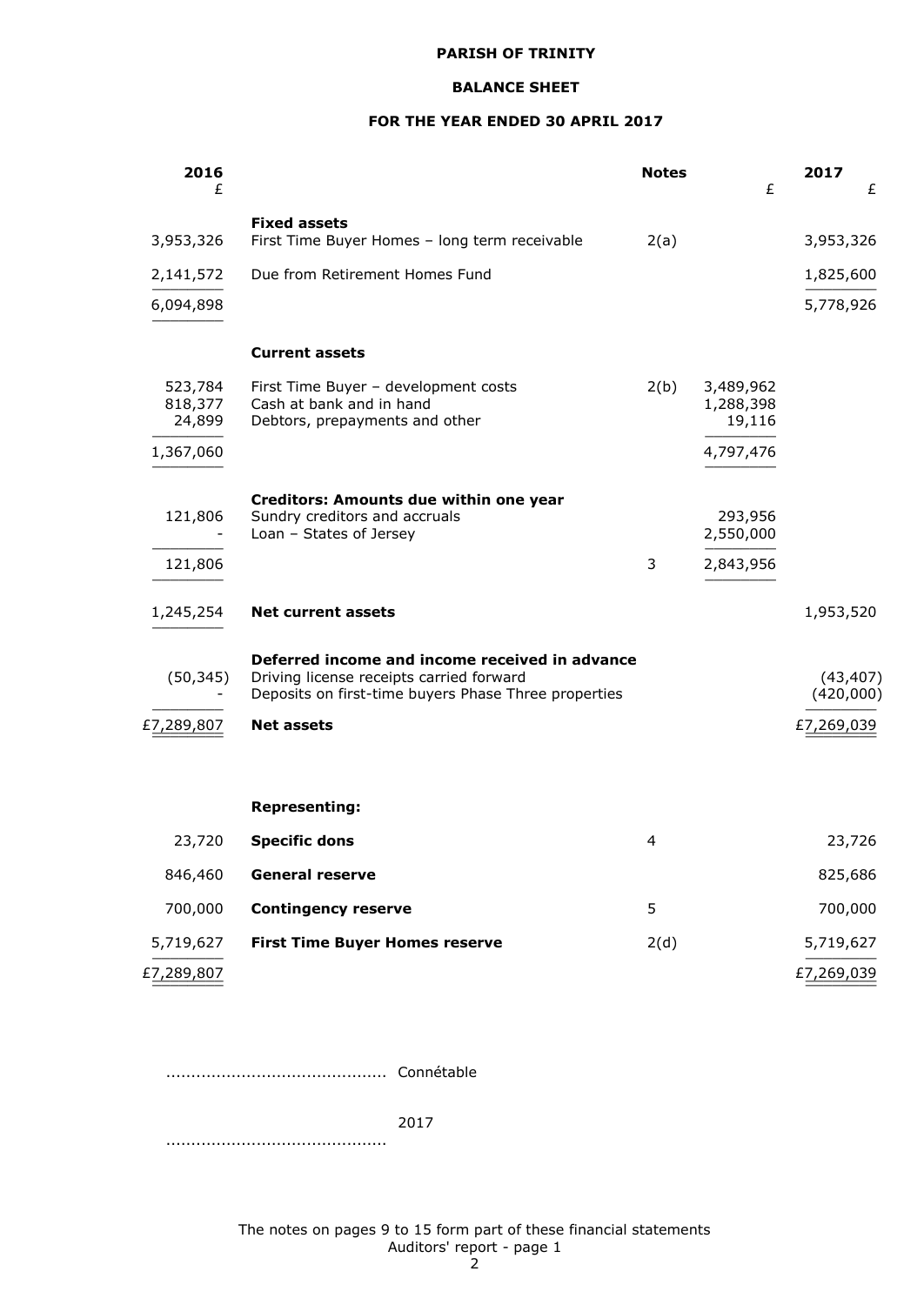#### **GENERAL ACCOUNT SUMMARY**

## **FOR THE YEAR ENDED 30 APRIL 2017**

| 2016                  |                                                                   | <b>Notes</b> |   | 2017                 |
|-----------------------|-------------------------------------------------------------------|--------------|---|----------------------|
| £                     |                                                                   |              | £ | £                    |
| 523,239<br>(450, 638) | Income for the year (page 4)<br>Expenditure for the year (page 5) |              |   | 522,425<br>(549,557) |
| 72,601                |                                                                   |              |   | (27, 132)            |
| 10,017                | Roads accounts surplus (page 6)                                   |              |   | 6,358                |
| 82,618                | Net operating surplus/deficit for the year                        |              |   | (20, 774)            |
| 763,842               | Balance brought forward                                           |              |   | 846,460              |
| £846,460              |                                                                   |              |   | £825,686             |

There are no recognised gains or losses in the general reserve other than as disclosed above and no separate statement of total recognised gains or losses has been presented.

There have been no discontinued activities in the current or preceding accounting period.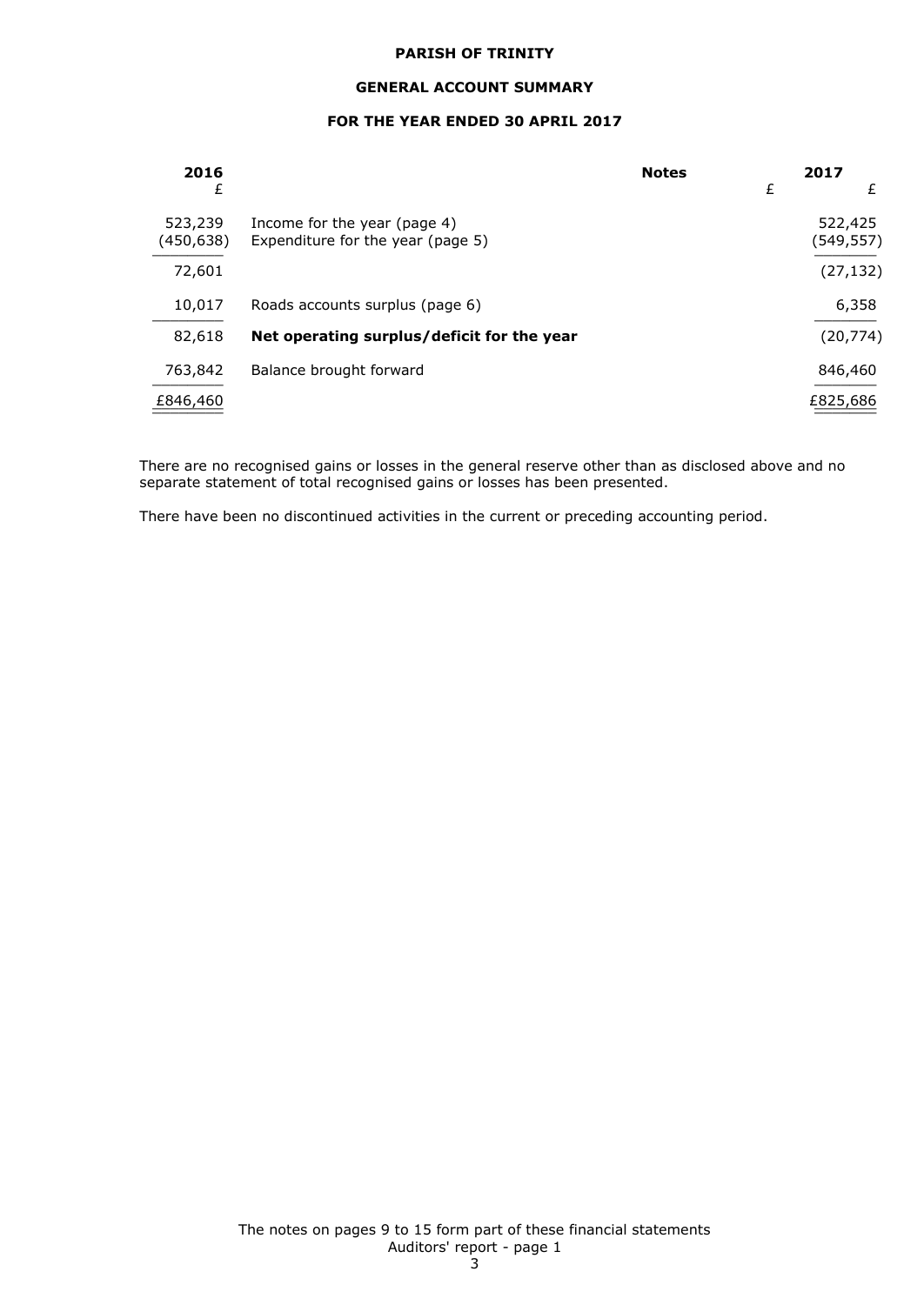## **GENERAL ACCOUNT - INCOME**

# **FOR THE YEAR ENDED 30 APRIL 2017**

| 2016                                                           |                                                                                                                                                                                                                 | <b>Notes</b> |                                                                  | 2017     |
|----------------------------------------------------------------|-----------------------------------------------------------------------------------------------------------------------------------------------------------------------------------------------------------------|--------------|------------------------------------------------------------------|----------|
| £                                                              |                                                                                                                                                                                                                 |              | £                                                                | £        |
| 841,963<br>(351,348)                                           | Parish rates<br>Less: contribution to Island wide rate                                                                                                                                                          |              | 855,156<br>(358,002)                                             |          |
| 490,615                                                        |                                                                                                                                                                                                                 | 6            |                                                                  | 497,154  |
| 1,833<br>560<br>9,995<br>9,659<br>386<br>574<br>2,105<br>7,512 | Sundry receipts - property searches<br>Sundry trading permits<br>Hire of parish hall<br>Sundry rents and concessions<br>Welfare administration charges<br>Bank deposit interest<br>Dog licences<br>Other income |              | 1,339<br>1,010<br>6,625<br>8,497<br>610<br>299<br>2,760<br>4,131 |          |
| 32,624                                                         |                                                                                                                                                                                                                 |              |                                                                  | 25,271   |
| £523,239                                                       |                                                                                                                                                                                                                 |              |                                                                  | £522,425 |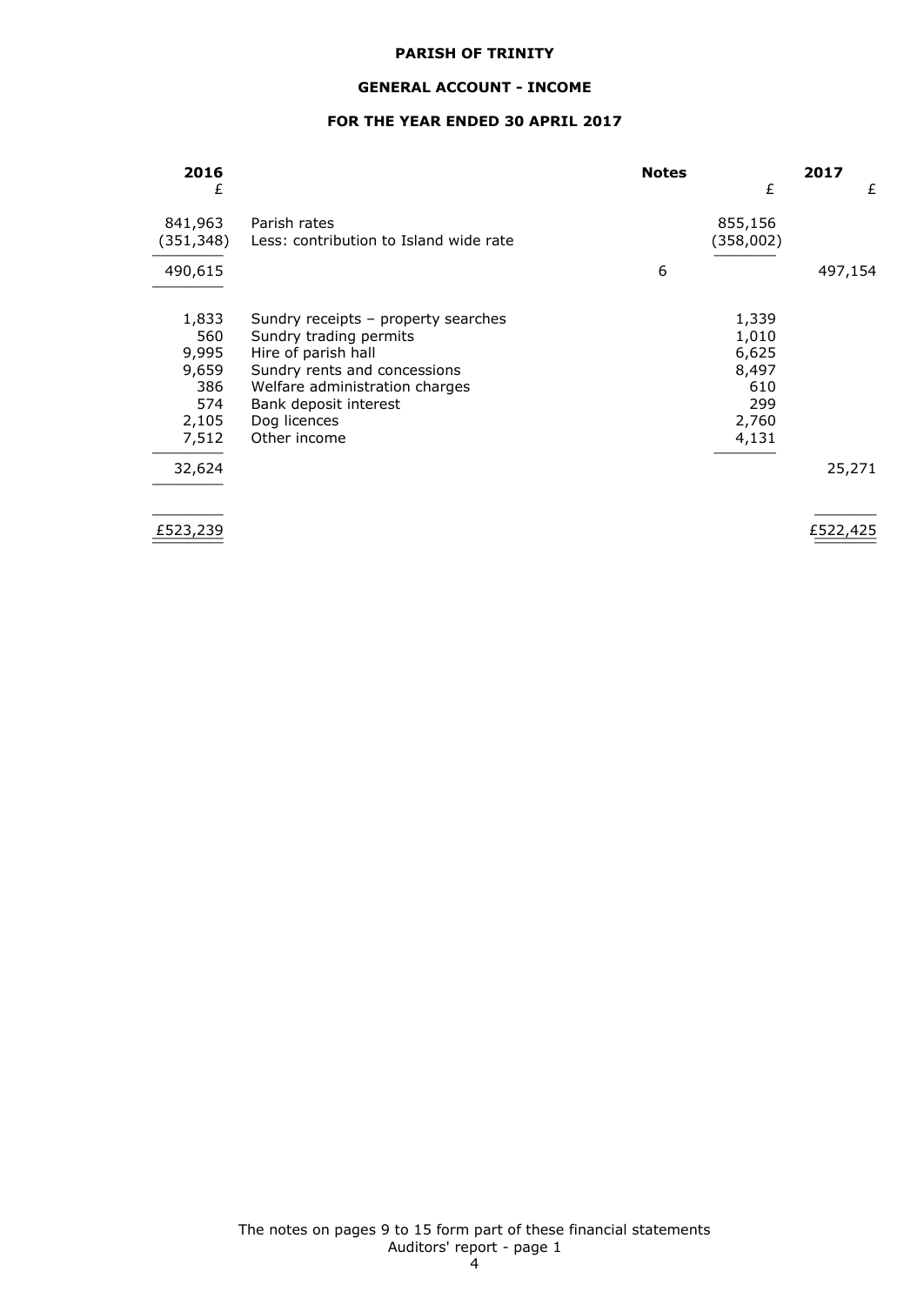# **PARISH OF TRINITY GENERAL ACCOUNT – EXPENDITURE FOR THE YEAR ENDED 30 APRIL 2017**

| 2016      | <b>Notes</b>                                  | 2016/17<br><b>Estimates</b> | 2016/17<br><b>Actual</b> |
|-----------|-----------------------------------------------|-----------------------------|--------------------------|
| £         | <b>Administration</b>                         | £                           | £                        |
| 51,744    | Office salaries and social security           | 54,000                      | 52,025                   |
| 2,700     | Assessment committee expenses                 | 2,700                       | 2,850                    |
| 12,043    | Comité des Connétables Expenses               | 16,000                      | 15,094                   |
| 6,500     | Audit                                         | 6,750                       | 6,500                    |
| 8,990     | Accountancy                                   | 11,250                      | 11,200                   |
| 2,260     | Legal and professional fees                   | 5,000                       | 5,588                    |
| 3,261     | Advertising                                   | 5,000                       | 4,796                    |
| 2,819     | Printing, stationery and publications         | 4,500                       | 3,140                    |
| 7,202     | Caretaker's wages and social security         | 7,500                       | 4,166                    |
| 4,425     | Insurance and motor vehicle insurance         | 5,500                       | 4,761                    |
| 3,510     | Heat, light and water                         | 4,000                       | 3,356                    |
| 5,849     | Telephone and postage                         | 6,000                       | 4,790                    |
| 3,018     | Repairs and maintenance                       | 8,000                       | 10,050                   |
| 7,377     | Computer expenses                             | 4,000                       | 1,031                    |
| 1,533     | Bank charges                                  | 1,000                       | 2,544                    |
| 4,854     | Sundry expenses                               | 6,000                       | 5,579                    |
|           | Connétable extraordinary expenses             | 1,000                       |                          |
| 128,085   |                                               | 148,200                     | 137,470                  |
|           | <b>Trésor</b>                                 |                             |                          |
| 23,650    | Wages, social security and Church maintenance | 27,000                      | 27,275                   |
|           | <b>Church</b>                                 |                             |                          |
| 13,543    | Maintenance                                   | 10,000                      | 4,744                    |
| 3,485     | Insurance                                     | 4,000                       | 3,464                    |
| 17,028    |                                               | 14,000                      | 8,208                    |
|           | <b>Rectory</b>                                |                             |                          |
| 3,139     | Repairs                                       | 5,000                       | 524                      |
| 1,123     | Insurance                                     | 1,200                       | 1,125                    |
| 4,262     |                                               | 6,200                       | 1,649                    |
|           | Welfare                                       |                             |                          |
| 12,169    | Welfare payments<br>7                         |                             | 13,802                   |
| (12, 169) | Less: Contributions from States of Jersey/    |                             |                          |
|           | pension contributions                         |                             | (13, 802)                |
|           |                                               |                             |                          |
|           | <b>Charities and grants</b>                   |                             |                          |
| 10,500    | 14<br>Charitable grants                       | 11,000                      | 10,600                   |
| 2,211     | Sundry charitable donations                   | 2,000                       | 200                      |
| 2,434     | Senior Citizens outings                       | 3,000                       | 2,166                    |
| 17,000    | Contribution to Youth Worker                  | 18,000                      | 18,000                   |
| 13,000    | Ebenezer Chapel                               | 5,000                       | 5,000                    |
| 45,145    |                                               | 39,000                      | 35,966                   |
|           | <b>Honorary Police</b>                        |                             |                          |
| 14,363    | Honorary Police expenses                      | 35,000                      | 16,420                   |
| 4,388     | Insurance                                     | 5,000                       | 4,746                    |
| 18,751    |                                               | 40,000                      | 21,166                   |
|           | <b>External services</b>                      |                             |                          |
| 130,000   | Contribution to Roads Account                 | 120,000                     | 120,000                  |
| 81,176    | Refuse collection                             | 94,000                      | 92,226                   |
| 2,541     | Riley Field maintenance                       | 3,000                       | 1,207                    |
| 213,717   |                                               | 217,000                     | 213,433                  |
| 450,638   | <b>Expenditure before Special Votes</b>       | 491,400                     | 445,167                  |
|           | Hall refurbishment                            | 125,000                     | 104,390                  |
| £450,638  | <b>Expenditure for the year</b>               | £616,400                    | £549,557                 |
|           |                                               |                             |                          |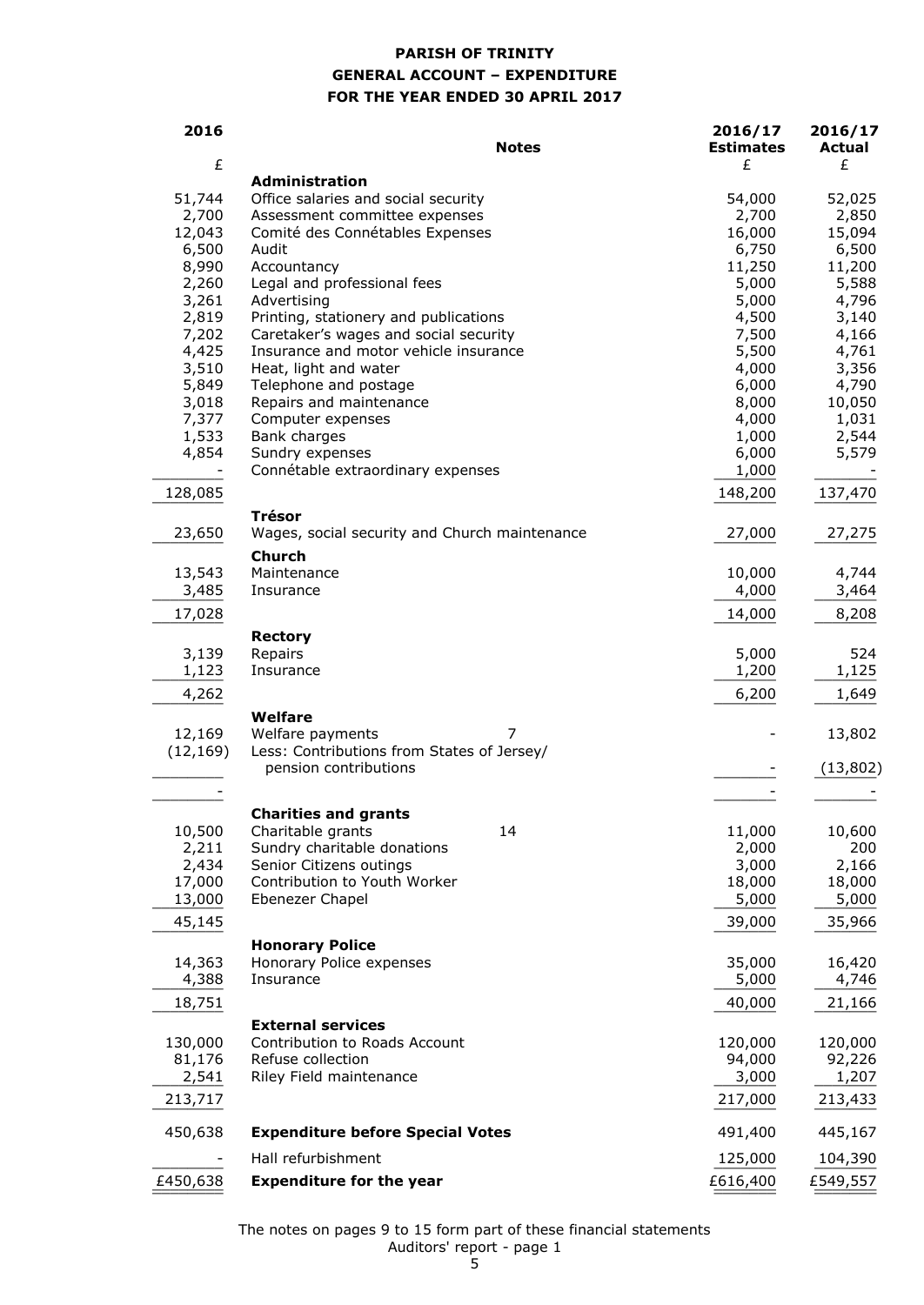# **PARISH OF TRINITY ROADS – INCOME AND EXPENDITURE ACCOUNT**

## **FOR THE YEAR ENDED 30 APRIL 2017**

| 2016    |                                                  |         | 2017    |
|---------|--------------------------------------------------|---------|---------|
| £       |                                                  | £       | £       |
|         | <b>Income</b>                                    |         |         |
| 130,000 | Transfer from General Fund                       | 120,000 |         |
| 1,013   | Police fines (proportion retained by the Parish) | 810     |         |
| 475     | Branchage fines                                  | 295     |         |
| 500     | Firearms certificates                            | 700     |         |
| 8,856   | Driving licences                                 | 15,466  |         |
| 295     | Sundry receipts                                  | 14,911  |         |
| 141,139 |                                                  |         | 152,182 |
|         | <b>Expenditure</b>                               |         |         |
| 70,036  | Repairs and improvements                         | 93,380  |         |
| 28,739  | Wages and social security                        | 30,024  |         |
| 32,347  | Sundry expenses                                  | 22,420  |         |
| 131,122 |                                                  |         | 145,824 |
|         |                                                  |         |         |
| £10,017 | Roads accounts surplus                           |         | £6,358  |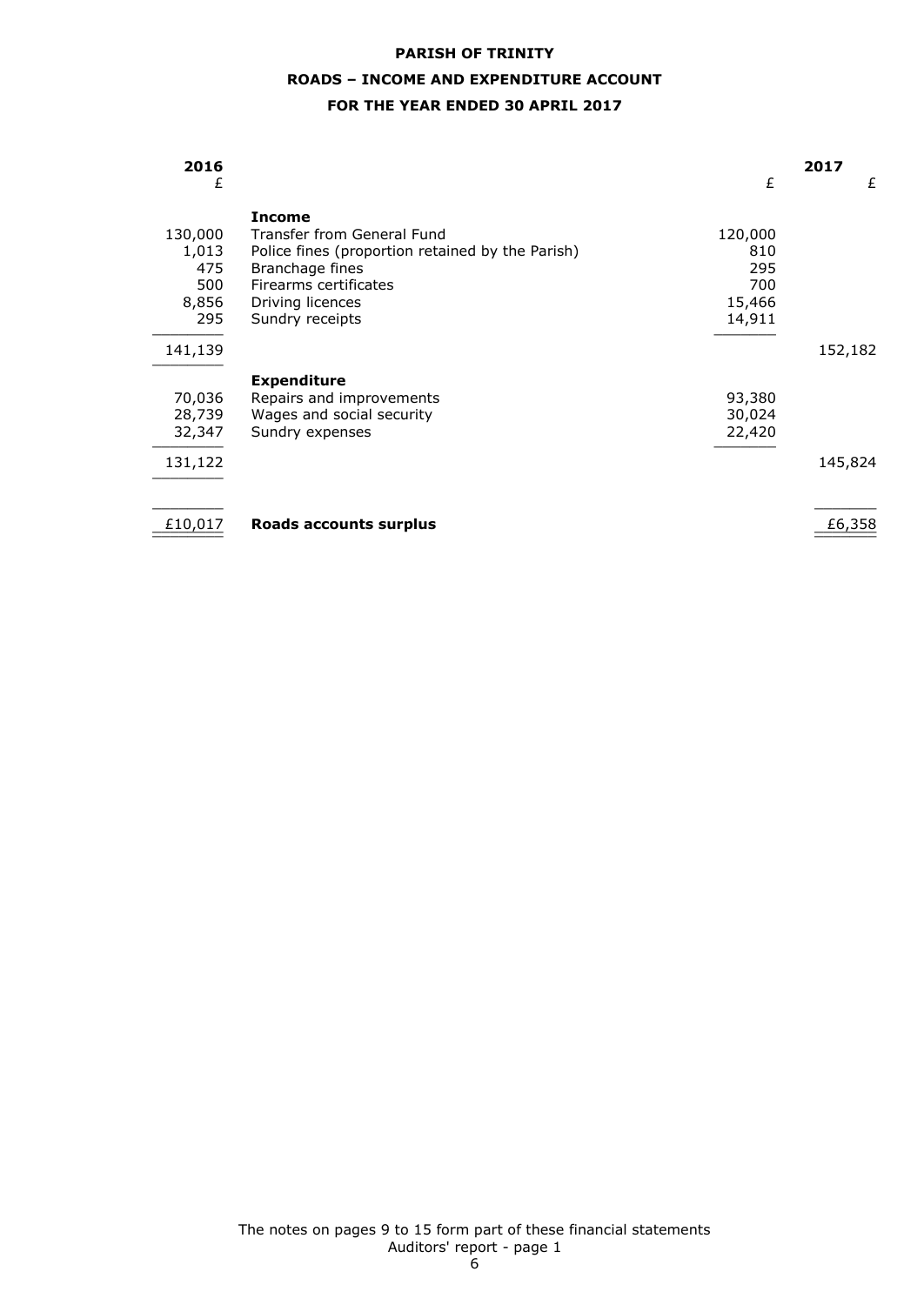## **PARISH HOMES**

## **BALANCE SHEET AT 30 APRIL 2017**

| 2016<br>£                         |                                                                                                    | <b>Notes</b> | £                           | 2017<br>£               |
|-----------------------------------|----------------------------------------------------------------------------------------------------|--------------|-----------------------------|-------------------------|
| 4,737,999<br>(642, 342)           | <b>Fixed assets:</b><br>Freehold property - at cost<br>Less: Depreciation                          |              |                             | 4,737,999<br>(737, 103) |
| 4,095,657<br>34,863               | Freehold land - Field 872, La Rue de Travers, Trinity                                              |              |                             | 4,000,896<br>34,863     |
| 4,130,520                         |                                                                                                    | 10           |                             | 4,035,759               |
| 349,070<br>2,481                  | <b>Current assets</b><br>Cash at bank<br>Debtors and prepayments                                   |              | 224,241<br>2,422            |                         |
| 351,551<br>23,184<br>37,107       | Creditors: Amounts due within one year<br>Sundry creditors and accruals<br>Loan - States of Jersey | 12           | 226,663<br>23,235<br>38,592 |                         |
| 60,291                            |                                                                                                    |              | 61,827                      |                         |
| 291,260<br>1,213,336<br>2,141,572 | Creditors: Amounts due after one year<br>Loan - States of Jersey<br>Due to Parish Fund             | 12           | 1,174,744<br>1,825,600      | 164,836                 |
| 3,354,908                         |                                                                                                    |              |                             | 3,000,344               |
| £1,066,872                        | <b>Net assets</b>                                                                                  |              |                             | £1,200,251              |
|                                   | <b>Represented by:</b>                                                                             |              |                             |                         |
| 431,855                           | <b>Capital reserve</b>                                                                             | 13           |                             | 431,855                 |
| 635,017                           | <b>Income and expenditure account (page 8)</b>                                                     |              |                             | 768,396                 |
| £1,066,872                        |                                                                                                    |              |                             | £1,200,251              |

............................................ Connétable

2017

............................................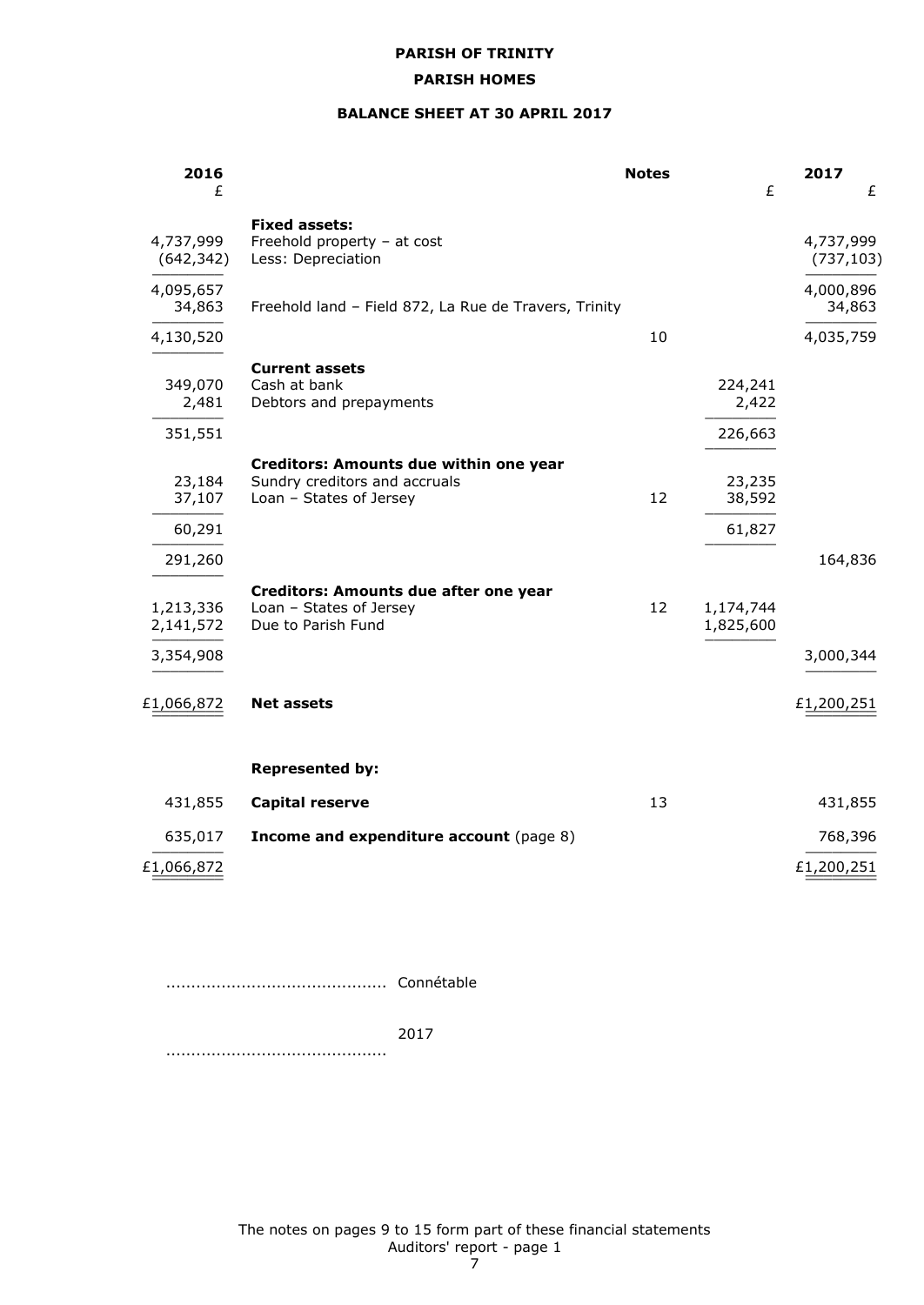# **PARISH OF TRINITY PARISH HOMES INCOME AND EXPENDITURE ACCOUNT FOR THE YEAR ENDED 30 APRIL 2017**

| 2016<br>£                                                      |                                                                                                                                                               | £                                                          | 2017<br>£          |
|----------------------------------------------------------------|---------------------------------------------------------------------------------------------------------------------------------------------------------------|------------------------------------------------------------|--------------------|
| 275,658<br>1<br>275,659                                        | <b>Income</b><br>Rents receivable<br>Bank interest received                                                                                                   |                                                            | 313,077<br>313,077 |
| 20,745<br>2,960<br>1,038<br>73,849<br>222<br>94,459<br>193,273 | <b>Expenditure</b><br>States loan interest<br>Insurance<br>Electricity and water<br>Maintenance<br>Bank charges<br>Depreciation on freehold property<br>Rates | 32,201<br>3,318<br>850<br>43,470<br>202<br>94,761<br>4,896 | 179,698            |
| 82,386                                                         | Surplus for the year                                                                                                                                          |                                                            | 133,379            |
| 552,631                                                        | Balance brought forward                                                                                                                                       |                                                            | 635,017            |
| £635,017                                                       |                                                                                                                                                               |                                                            | £768,396           |

There are no recognised gains or losses in the Parish Homes income and expenditure account other than as disclosed above and no separate statement of total recognised gains or losses has been presented.

There have been no discontinued activities in the current or preceding accounting period.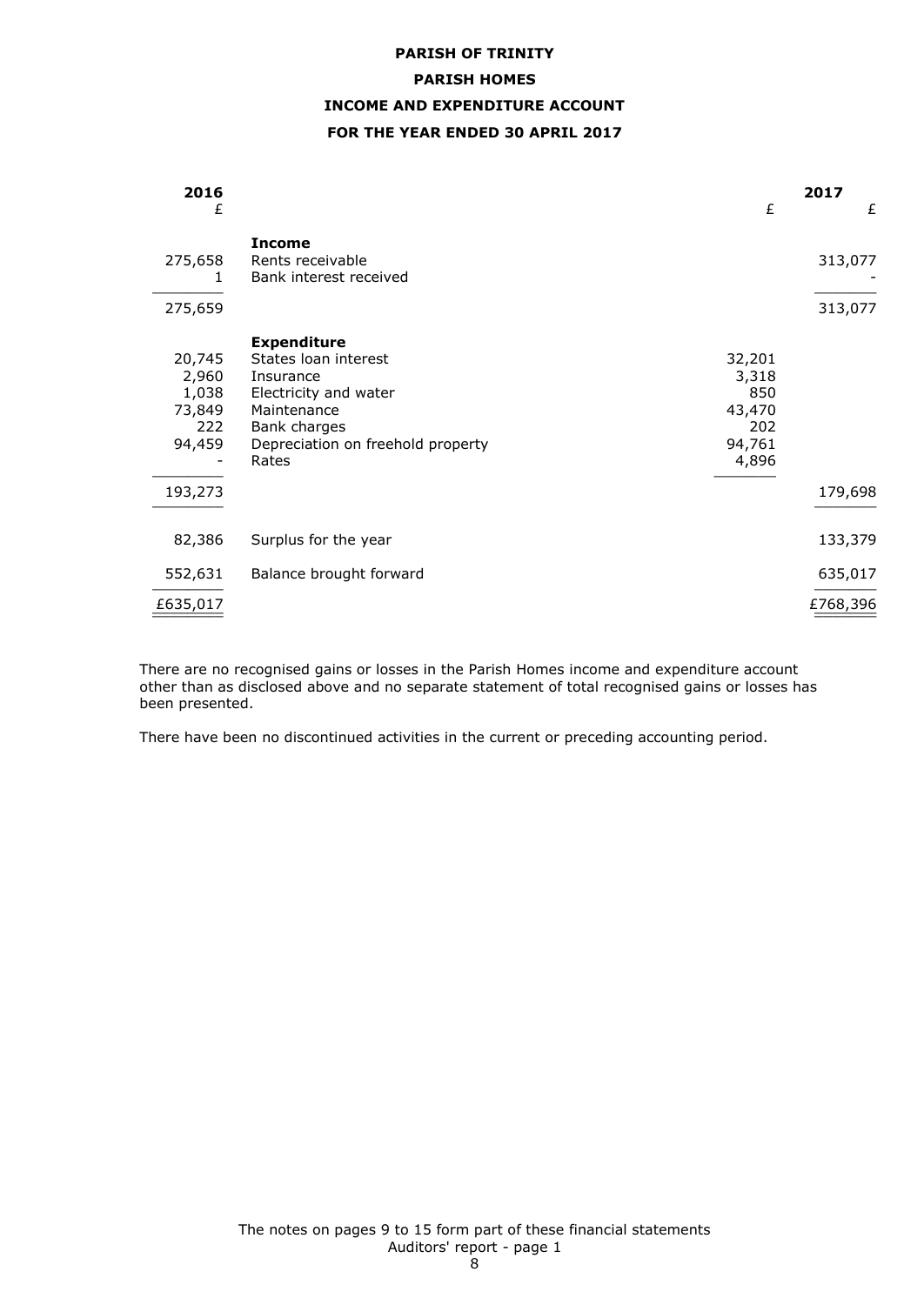#### **NOTES TO THE ACCOUNTS**

#### **FOR THE YEAR ENDED 30 APRIL 2017**

#### 1. **ACCOUNTING POLICIES**

#### 1.1 **Basis of accounting**

The accounts have been prepared under the historical cost convention, and in accordance with accounting policies selected by the Parish. A selection of the more important accounting policies, which have been applied consistently, is set out below.

#### 1.2 **Income and expenditure**

Parish rates are brought into account on a receipts basis. Interest received and paid is accounted for on an accruals basis. All other income is brought into account on an accruals basis with the exception of certain licence income which is credited to the general account when received. The prepaid element of driving licences for licences issued for 10 years is carried forward over the period with an annual transfer to the general account being made in each year.

#### 1.3 **Fixed assets**

- a) Land and buildings owned by the Parish are not included in the main Parish Balance Sheet. Depreciation is provided on completed Retirement Homes buildings at 2% per annum. The cost of general repairs and maintenance to buildings is charged to the Income and Expenditure Accounts in the year of expenditure.
- b) Sundry other assets are charged to the Income and Expenditure Account in the year of expenditure.

#### 1.4 **Homes Development**

For purposes of clarity a separate balance sheet and income and expenditure account have been prepared for the Retirement Homes Developments on the basis that the project was intended to be self-funding.

## 1.5 **Contingency reserve**

The Parish has set aside funds in a contingency reserve to fund unforeseen expenditure and exceptional items which may arise from time to time. The current balance in the contingency reserve is shown in note 5.

#### 1.6 **Borrowing costs**

Borrowing costs directly attributable to the construction of an asset that necessarily takes a substantial period of time to get ready for its intended use or sale are capitalised as part of the cost of the asset. All other borrowing costs are expensed in the period in which they occur. Borrowing costs consist of interest and any other costs that the Parish incurs in connection with the borrowing of funds.

#### 1.7 **First Time Buyer Homes**

#### Revenue recognition

Revenue is recognised in the accounts where legal completion has taken place by the end of the financial year, regardless of when the payment is due. Revenue is measured at the fair value of the consideration received or receivable, taking into account contractually defined terms of payment and excluding taxes or duty.

#### Unsold property and development cost

Property being constructed for sale, rather than being held for rental or capital appreciation, is held as unsold property or development costs, depending on level of completion, and is measured at the lower of cost and net realisable value.

Cost includes amounts paid to contractors for construction, borrowing costs, planning and design costs, costs of site preparation, professional fees for legal services, construction over heads and other related costs.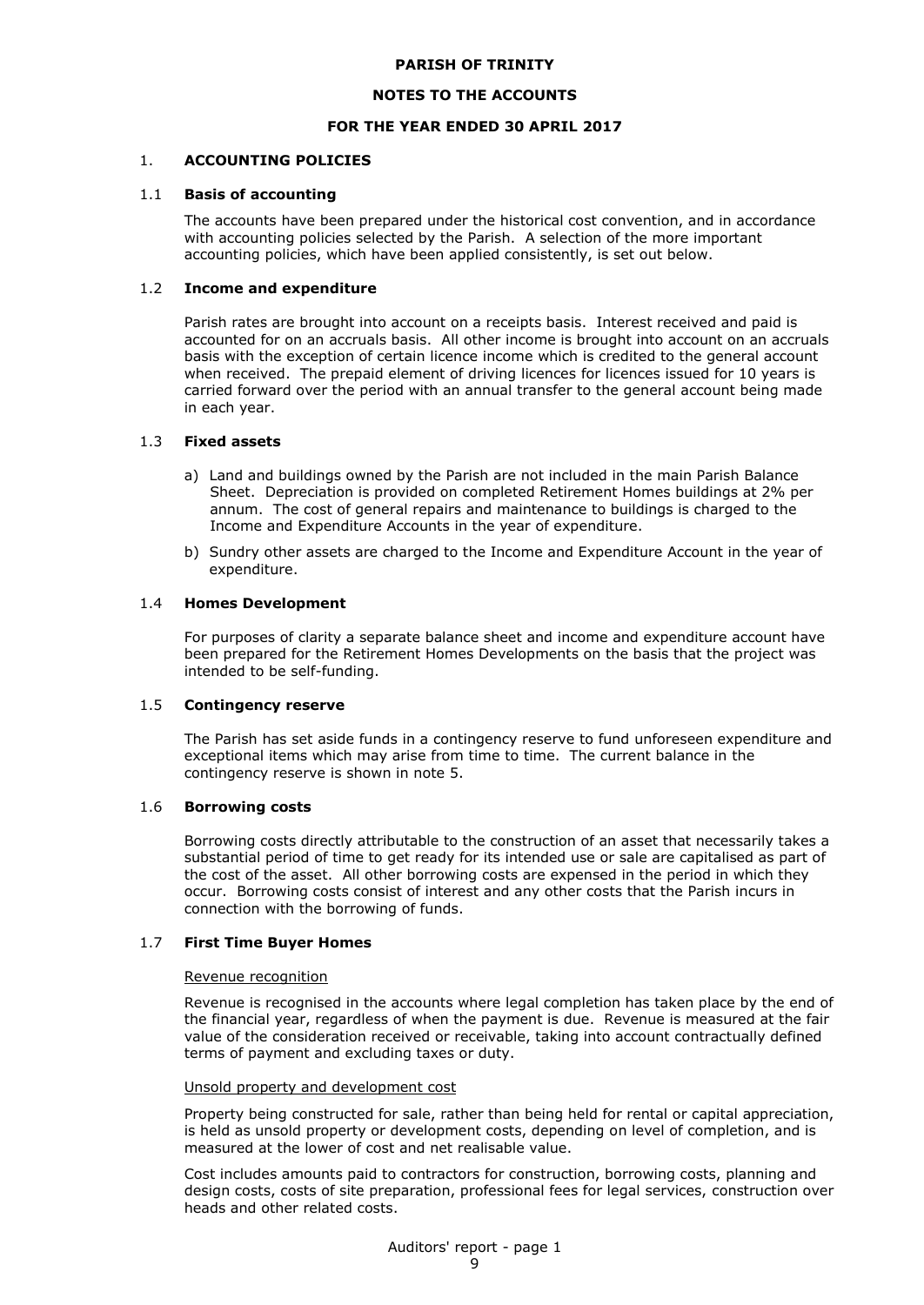#### **NOTES TO THE ACCOUNTS (continued)**

## **FOR THE YEAR ENDED 30 APRIL 2017**

## **1. ACCOUNTING POLICIES (continued)**

#### 1.8 **Significant accounting estimates and uncertainties**

The preparation of the Parish accounts requires the Parish administration to make judgements, estimates and assumptions that affect the reported amounts of revenues, expenses, assets and liabilities at the balance sheet date. However, uncertainty about these assumptions and estimates could result in outcomes that require a material adjustment to the carrying amount of the asset or liability affected in future periods.

The timing and value of the payment of the long term receivable is uncertain, and is therefore initially recognised at market value at the time of sale of the property to the initial purchaser. Consequently the receivable is not discounted.

## 2. **FIRST TIME BUYER AND RETIREMENT HOME DEVELOPMENTS**

The sales of the properties were made in consideration of the following:

- a) the sum totalling two thirds of the market value, due at the point of legal completion; and
- b) the sum totalling one third of the market value, due upon alienation (any sale, lease, exchange, gift or other transfer of ownership of the property or part thereof) of the property.

The second part of the above consideration has been included in these accounts as a long term receivable; at the point of alienation, the property is professionally re-valued and any rise/fall in the value of the property is enjoyed/suffered by the Parish in the same proportions. When the receivable becomes due to the Parish, the value over/under the recognised receivable is treated as realised gain/loss, which is then transferred to the First Time Buyer Homes reserve.

a) First Time Buyer Homes – long term receivable

| 2016 |                                 | 2017       |
|------|---------------------------------|------------|
|      | £3,953,326 Long term receivable | £3,953,326 |

The long term receivable consists of the second part of the consideration relating to the sale of the 25 properties.

#### b) First Time Buyer and Retirement Homes - development costs

| 2016        |                                                 | 2017<br>£  |
|-------------|-------------------------------------------------|------------|
| 988,694     | Balance brought forward                         | 523,784    |
| 659,820     | Additions in year                               | 2,966,178  |
| (1,124,730) | Costs for completed Maison Gallichan properties |            |
| £523,784    | Balance carried forward                         | £3,489,962 |

Expenses relating to the construction of future phases of the development have been carried forward in the balance sheet under development costs.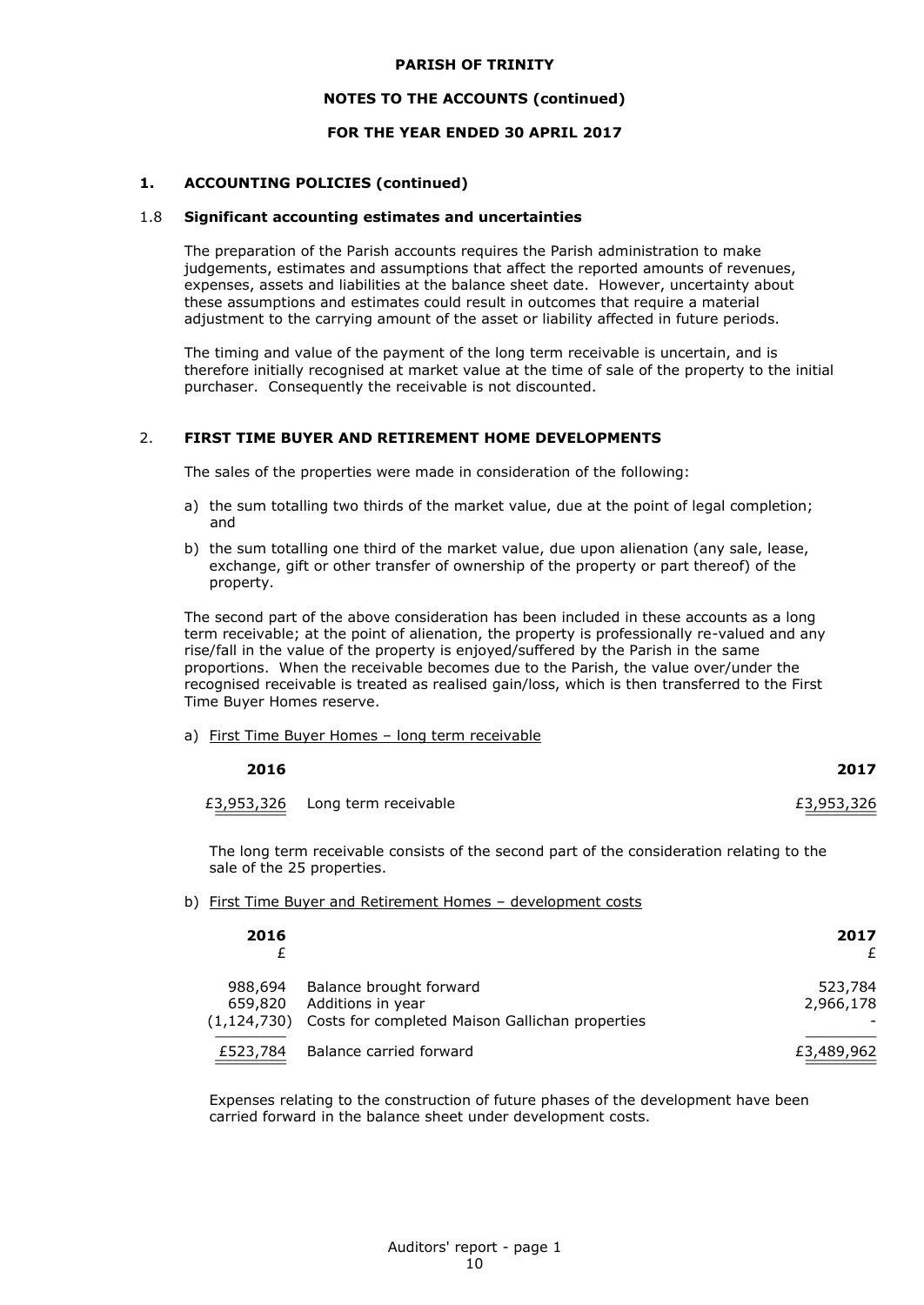## **NOTES TO THE ACCOUNTS (continued)**

## **FOR THE YEAR ENDED 30 APRIL 2017**

## 2. **FIRST TIME BUYER AND RETIREMENT HOME DEVELOPMENTS (continued)**

c) First Time Buyer Homes – realised gains

| 2016   |                                                | 2017 |
|--------|------------------------------------------------|------|
|        | - Sales consideration<br>- Less: Cost of sales |      |
| $\sim$ | Realised gain                                  |      |

Deposit have been received in respect of the First Time Buyer Phase Three properties and are carried in deferred income on the balance sheet until completion of the sales. Accordingly, no gains have been recognised.

d) First Time Buyer Homes – reserve

| 2016 |                                                                                         | 2017       |
|------|-----------------------------------------------------------------------------------------|------------|
|      | 5,719,627 Balance brought forward<br>- Transfer of First Time Buyer Home realised gains | 5,719,627  |
|      | £5,719,627 Balance carried forward                                                      | £5,719,627 |

The Parish has set up a reserve for the realised gains from the sale of the First Time Buyers Homes.

#### 3. **CREDITORS: AMOUNTS DUE WITHIN ONE YEAR**

| 2016<br>£ |                                                   | 2017<br>£  |
|-----------|---------------------------------------------------|------------|
|           | States Ioan - First Time Buyer Phase Three        | 2,550,000  |
| 26,798    | Trade creditors                                   | 128,088    |
| 62,222    | Accruals and other                                | 76,746     |
|           | First Time Buyer and Retirement Homes outstanding |            |
| 32,786    | liabilities and retentions                        | 89,122     |
| £121,806  |                                                   | £2,843,956 |

During the year, the Parish negotiated a loan facility with the Sates of Jersey to fund the development of the First Time Buyer Phase Three housing development. The loan is repayable on 31 December 2017 Interest is split into two components. The first part is payable at six monthly intervals at an amount equivalent to the Bank of England Base Rate plus 1.75%. The second part is payable when the loan is repaid at an amount equal to the greater of any annualised increase in the relevant Jersey House Price Index during the term of the loan (capped at 1.75%) or 1.25% per annum. The second part of this interest will be accounted for as an expense in the year the loan is repaid.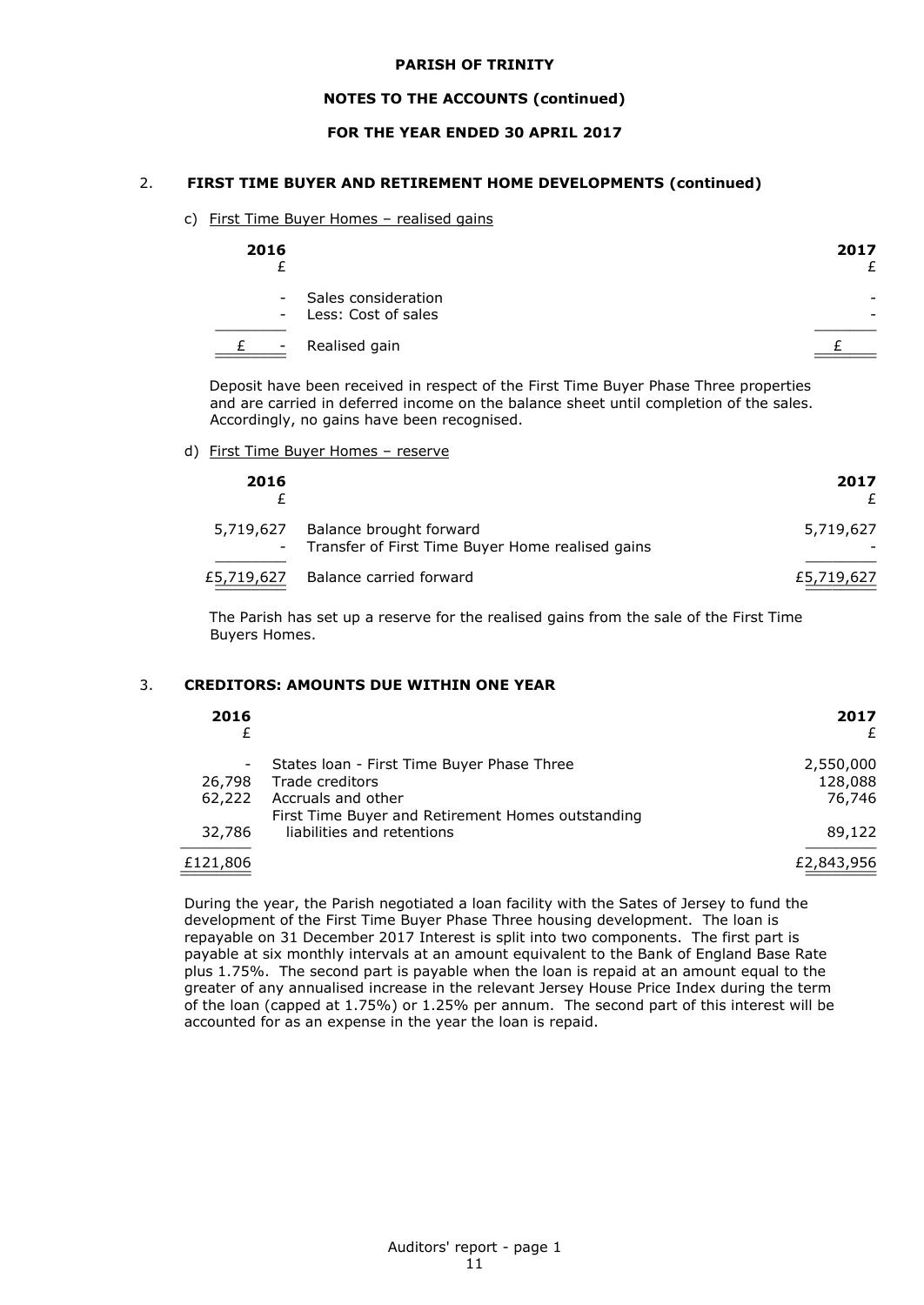#### **NOTES TO THE ACCOUNTS (continued)**

## **FOR THE YEAR ENDED 30 APRIL 2017**

#### 4. **SPECIFIC DONS**

| 2016<br>£ |                                      | 2017<br>£ |
|-----------|--------------------------------------|-----------|
| 3,354     | Don Barreau                          | 3,357     |
| 6,952     | Don Cantell-Larbalestier             | 6,953     |
| 13,516    | Don Gruchy                           | 13,517    |
| 350       | Don Pinel                            | 350       |
| 1,444     | Don Westaway                         | 1,445     |
| 25,616    |                                      | 25,622    |
| (1,896)   | Transferred to Retirement Homes Fund | (1,896)   |
| £23,720   |                                      | £23,726   |

#### 5. **CONTINGENCY RESERVE**

| £700,000 Balance in hand | £700,000 |
|--------------------------|----------|

**2016 2017**

The Parish has a contingency reserve in case of an unforeseen requirement for funds.

#### 6. **RATES**

The Parish rate for 2017 was charged at 1.14p per quarter. In addition to this an Island Wide rate was charged. This was collected by the Parish and paid over to the States of Jersey. The net received by the Parish amounted to £497,154 (2016: £490,615).

## 7. **WELFARE**

With effect from 1 April 2006 the Parish has been able to reclaim all welfare expenditure from the States of Jersey plus an administration fee of 5% (excluding native institutional expenditure). The charge for welfare in the financial statements is therefore nil, and the administration fee shown as income in the general account. In January 2008 welfare was replaced by Income Support with the Parish continuing to fund institutional expenses and reclaiming this from Employment and Social Security. With effect from 1 May 2009 all Income Support and institutional expenditure has been taken over by Employment and Social Security.

## 8. **CONTINGENT LIABILITY**

The Parish of Trinity, along with all the other Parishes, is party to an agreement whereby the Parish has access to certain States of Jersey computer databases. The Parish, along with all of the other Parishes, is liable to pay damages in the event of a security breach which damages have been estimated to total  $£100,000$ . This would be divided between the Parishes on a prorata basis. At the date of the signing of these accounts the Connétable is not aware that any such breaches of security have occurred.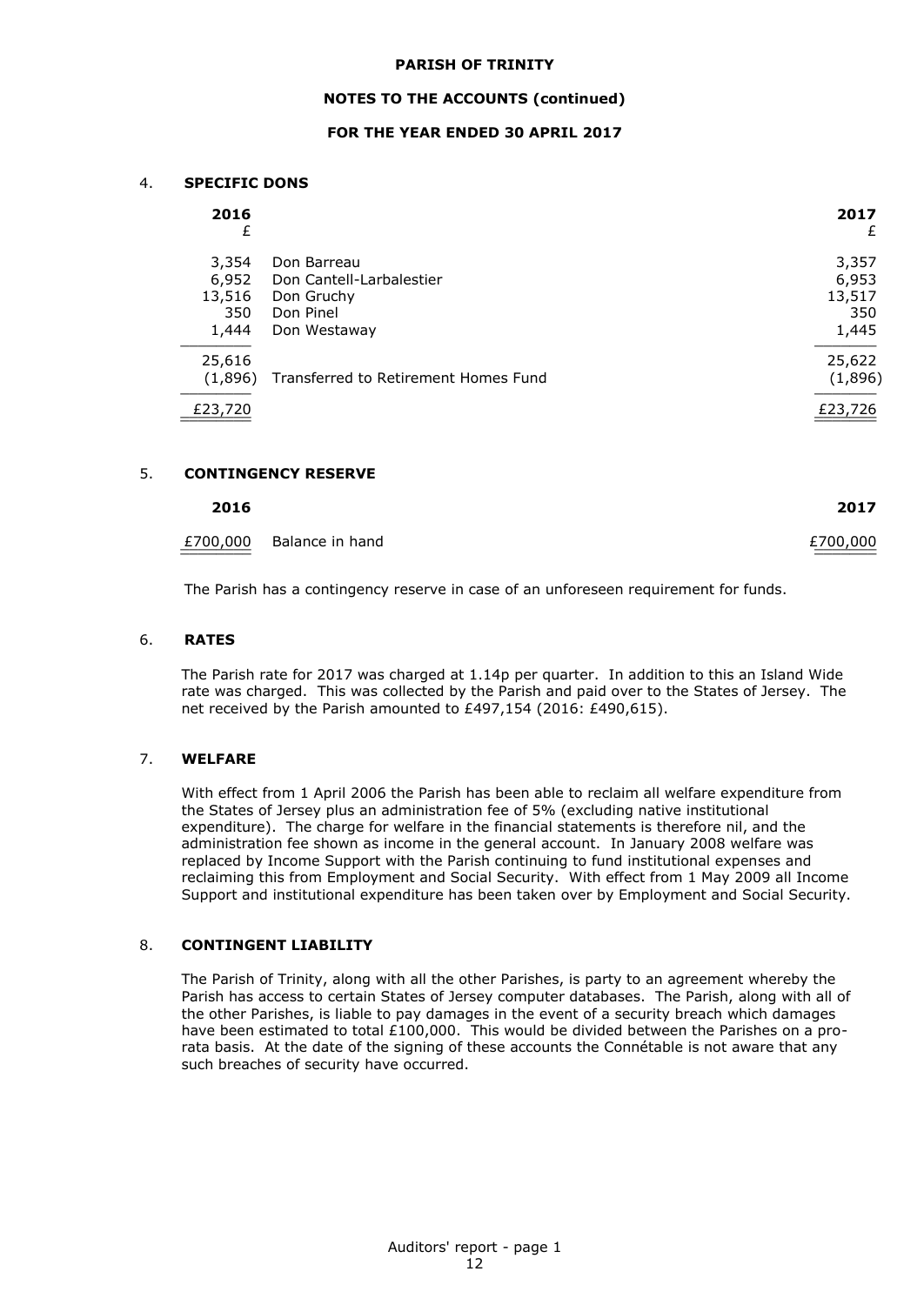#### **NOTES TO THE ACCOUNTS (continued)**

## **FOR THE YEAR ENDED 30 APRIL 2017**

## 9. **GOODS AND SERVICES TAX**

The Goods and Services Tax (Jersey) Law 2007 was introduced on 6 May 2008.

The Parish has special treatment under the Goods and Services Tax (Jersey) Regulations 2007 (Regulation 5) as it is a public authority. The Parish is required to be registered for GST.

The majority of the income received by the Parish is from rates levied and is not considered to be a supply in the furtherance of a business. Therefore GST does not apply to the supply of goods by the Parish with the exception of some minor services which are not part of its regulatory function. Article 53 of the Law (Refunds of GST for public sector and other cases) allows for any GST paid by the Parish to be refunded on goods and services which were not supplied for business purposes.

The Parish is therefore not charging GST on the supply of goods and services connected with its regulatory functions but only where it is providing goods and services in completion with commercial concerns.

#### **PARISH HOMES**

#### 10. **FREEHOLD LAND AND PROPERTY**

|                                                             | <b>Maison</b><br>Gallichan<br>£ | Freehold<br>Land<br>£ | Phase 1<br><b>Property</b> | <b>Phase 2</b><br><b>Property</b> | Total<br>£        |
|-------------------------------------------------------------|---------------------------------|-----------------------|----------------------------|-----------------------------------|-------------------|
| Cost<br>At 1 May 2016<br>Additions                          | 1,124,730                       | 34,863                | 1,173,890                  | 2,439,379                         | 4,772,862         |
| At 30 April 2017                                            | 1,124,730                       | 34,863                | 1,173,890                  | 2,439,379                         | 4,772,862         |
| <b>Depreciation</b><br>At 1 May 2016<br>Charge for the year | 22,193<br>22,495                |                       | 328,559<br>23,478          | 291,590<br>48,788                 | 642,342<br>94,761 |
| At 30 April 2017                                            | 44,688                          |                       | 352,037                    | 340,378                           | 737,103           |
| Net book value at 30 April 2017                             | £1,080,042                      | £34,863               |                            | £821,853 £2,099,001               | £4,035,759        |
| Net book value at 30 April 2016                             | £1,102,537                      | £34,863               |                            | £845,331 £2,147,789               | £4,130,520        |

The cost of the freehold property comprises building costs, professional fees and finance charges to the date of practical completion. The property known as Les Maisons Cabot comprises a two phase development of retirement homes all of which are available for rent. Maison Gallichan comprises five homes available for rent.

During May 2014 the Parish purchased Field 872, La Rue De Travers, Trinity, Jersey.

#### 11. **DEPRECIATION**

The cost of the Retirement Homes buildings (Les Maisons Cabot and Maison Gallichan) is being written off over 50 years commencing in 2003 (Phase 1), 2011 (Phase 2) and in the current year (Maison Gallichan). In the first year of completion a full year's depreciation has been charged.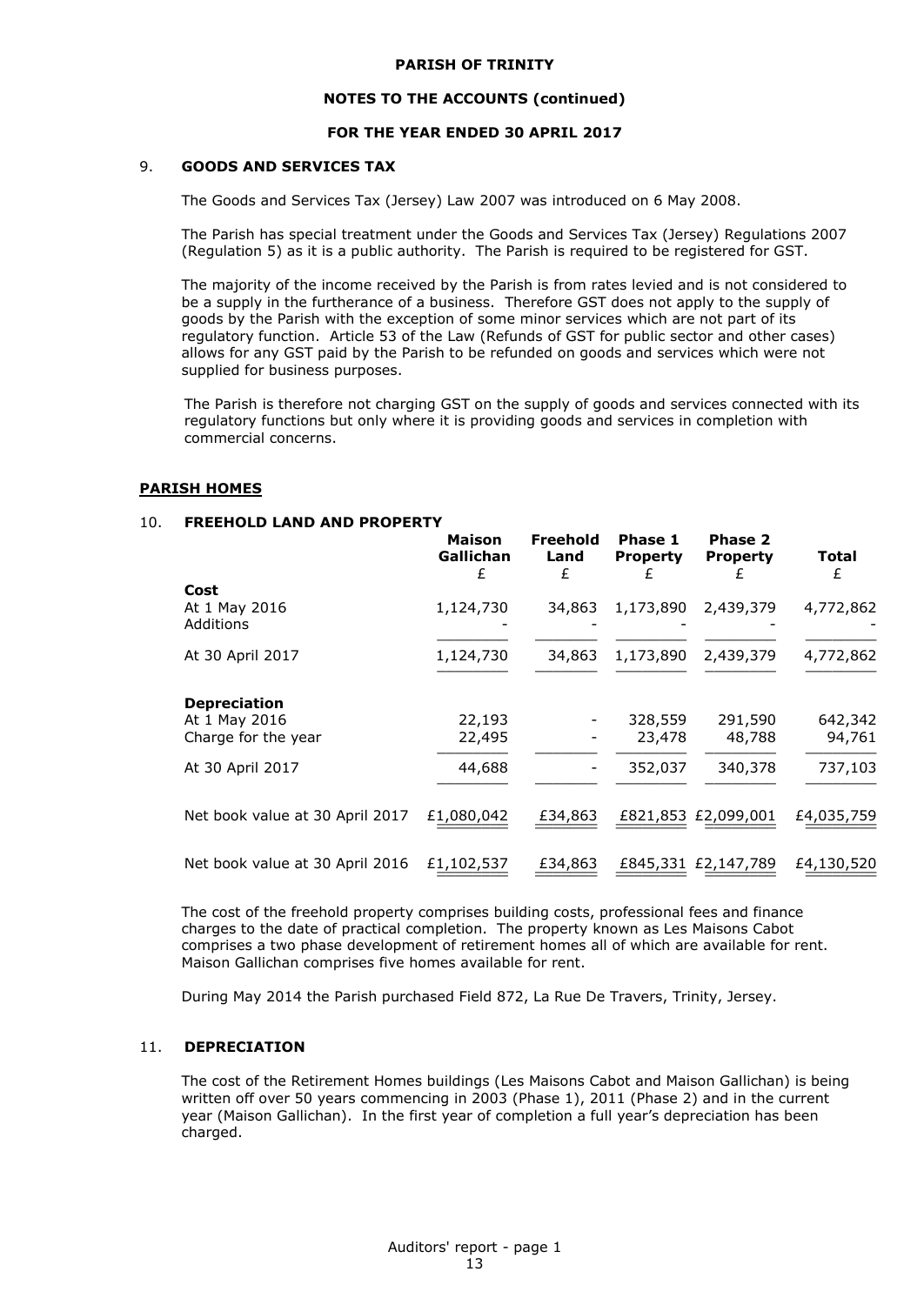#### **NOTES TO THE ACCOUNTS (continued)**

## **FOR THE YEAR ENDED 30 APRIL 2017**

## **PARISH HOMES**

## 12. **LOAN – STATES OF JERSEY**

| 2016       |                           | <b>Maison</b><br>Cabot (a) | Over<br>55's(b) | 2017       |
|------------|---------------------------|----------------------------|-----------------|------------|
| 37,107     | Repayable within one year | 38,592                     |                 | 38,592     |
| 1,213,336  | Repayable after one year  | 424,744                    | 750,000         | 1,174,744  |
| £1,250,443 |                           | £463,336                   | £750,000        | £1,213,336 |

- (a) The Parish has a loan facility from the States of Jersey up to £900,000. Simple interest of 4% per annum is payable on the loan. The loan (and interest) is repayable in twenty-five annual instalments commencing in November 2002 or by agreement with the States Treasury. The first capital repayment was deferred until June 2003. It is proposed to fund the repayments entirely from rental income.
- (b) The Parish also has a loan for up to  $£1,000,000$  from the States of Jersey to fund the development of the Phase Two 'Over 55's' Housing development. The loan took the form of an infrastructure investment agreement between the Parish and the Treasurer of the States acting on behalf of the States of Jersey Currency Fund (the Fund).

At the year end £750,000 has been drawn down from the facility. Interest is split into two components. The first part is payable at six monthly intervals at an amount equivalent to the Bank of England Base Rate plus 1.75%. The second part is payable when the loan is repaid at an amount equal to the greater of any annualised increase in the relevant Jersey House Price Index during the term of the loan (capped at 1.75%) or 1.25% per annum. The second part of this interest will be accounted for as an expense in the year the loan is repaid.

## 13. **CAPITAL RESERVE**

| 2016 |                                                           | 2017<br>£ |
|------|-----------------------------------------------------------|-----------|
|      | 431,855 Balance brought forward<br>- Movement in the year | 431,855   |
|      | £431,855 Balance carried forward                          | £431,855  |